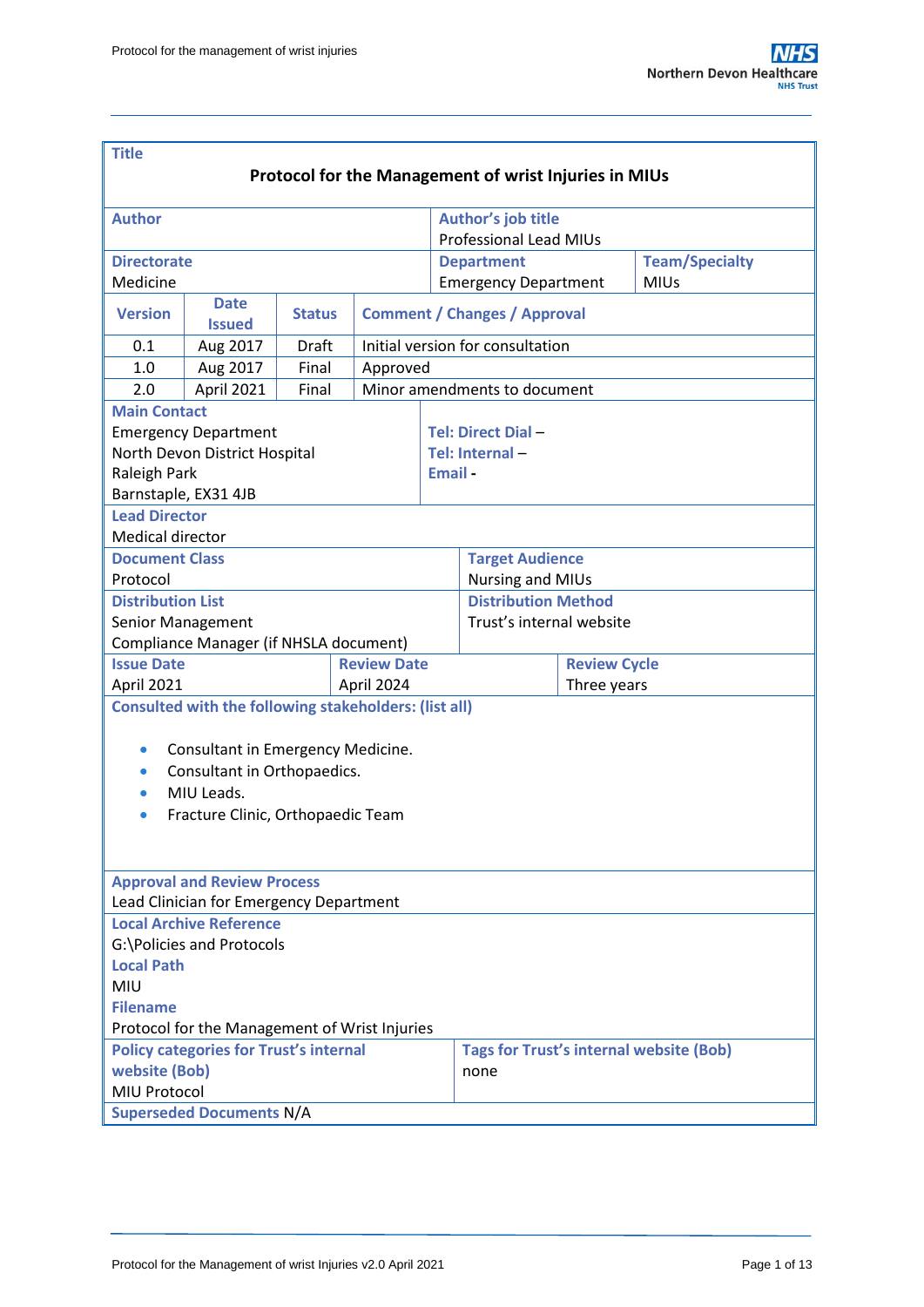# **Table of Contents**

| APPENDIX A: Essential Documentation for All Patients Attending Unit or Centre 11 |  |  |  |  |  |  |
|----------------------------------------------------------------------------------|--|--|--|--|--|--|
| APPENDIX B: Essential Documentation for All Patients Attending Unit or Centre 12 |  |  |  |  |  |  |
|                                                                                  |  |  |  |  |  |  |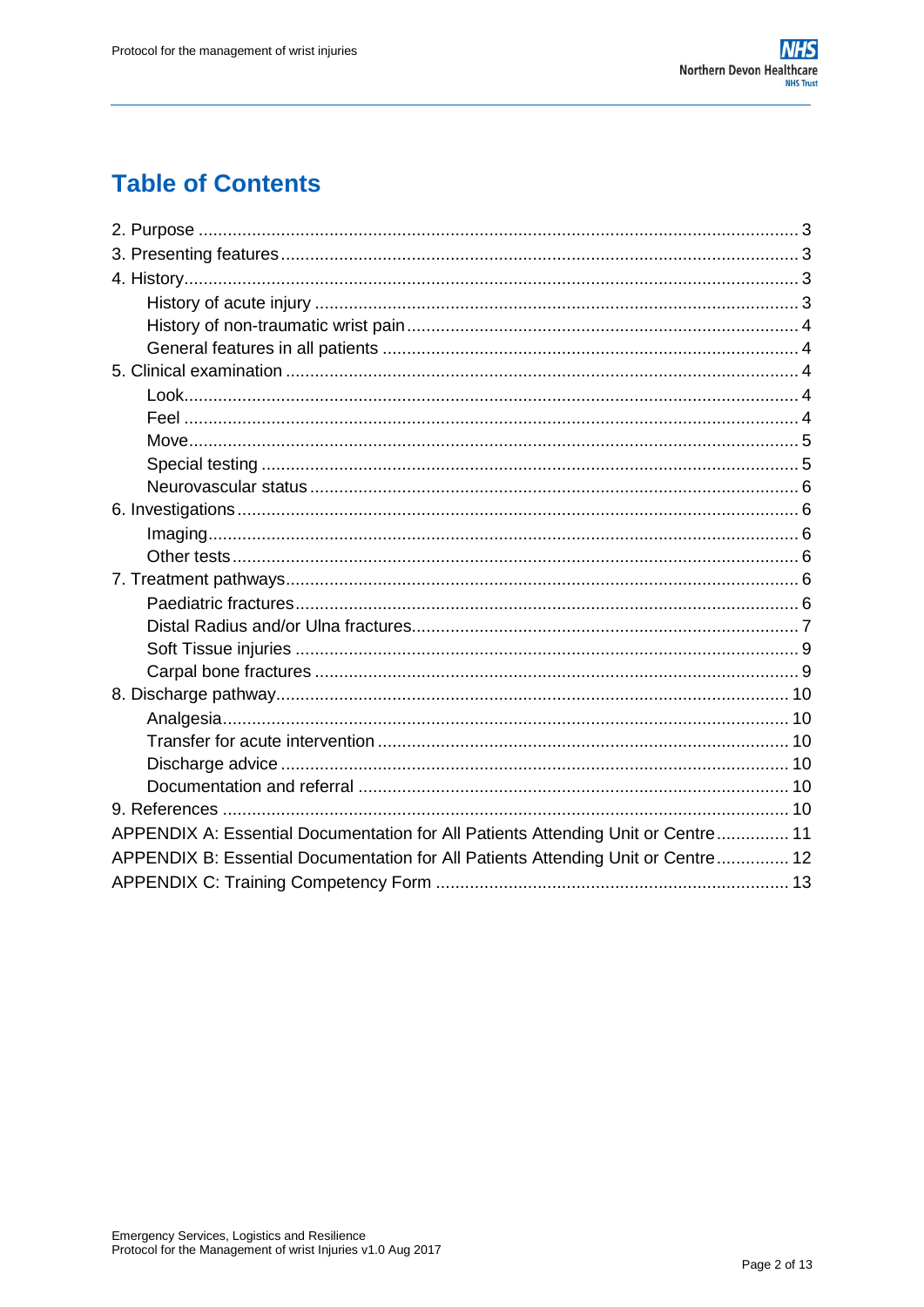# <span id="page-2-0"></span>**2. Purpose**

This protocol is for use by staff employed by Northern Devon Healthcare Trust who have achieved the agreed clinical competence to work under this protocol.

It outlines a structured assessment process for all staff that assesses patients that present to the Minor Injuries Unit (MIU) with wrist injuries and non-traumatic wrist symptoms.

It specifies treatment for the majority of common injuries in the wrist and a number of nontraumatic wrist conditions that may present to the MIUs.

# <span id="page-2-1"></span>**3. Presenting features**

The most common symptoms at presentation are;

- Pain
- **·** Stiffness
- Reduced range of movement
- Weakness or reduced grip strength
- **•** Functional loss

In addition, patients may report physical signs such as:

- Bruising
- Wounds
- Deformity
- Swelling
- Erythema

## <span id="page-2-2"></span>**4. History**

A full history of the events leading up to and including the injury should be documented clearly. History taking should include:

## <span id="page-2-3"></span>**History of acute injury**

- Date and time of injury
- The mechanism of injury
	- o Fall on to outstretched hand (FOOSH)
	- o Direct impact
	- o Hyperextension of wrist
	- o Fall from height
	- o Twisting/gripping injury
- Where the injury happened
- How the injury happened
	- o Mechanical fall or medical fall
	- o Assault or Non Accidental Injury (NAI)
	- Was the injury witnessed?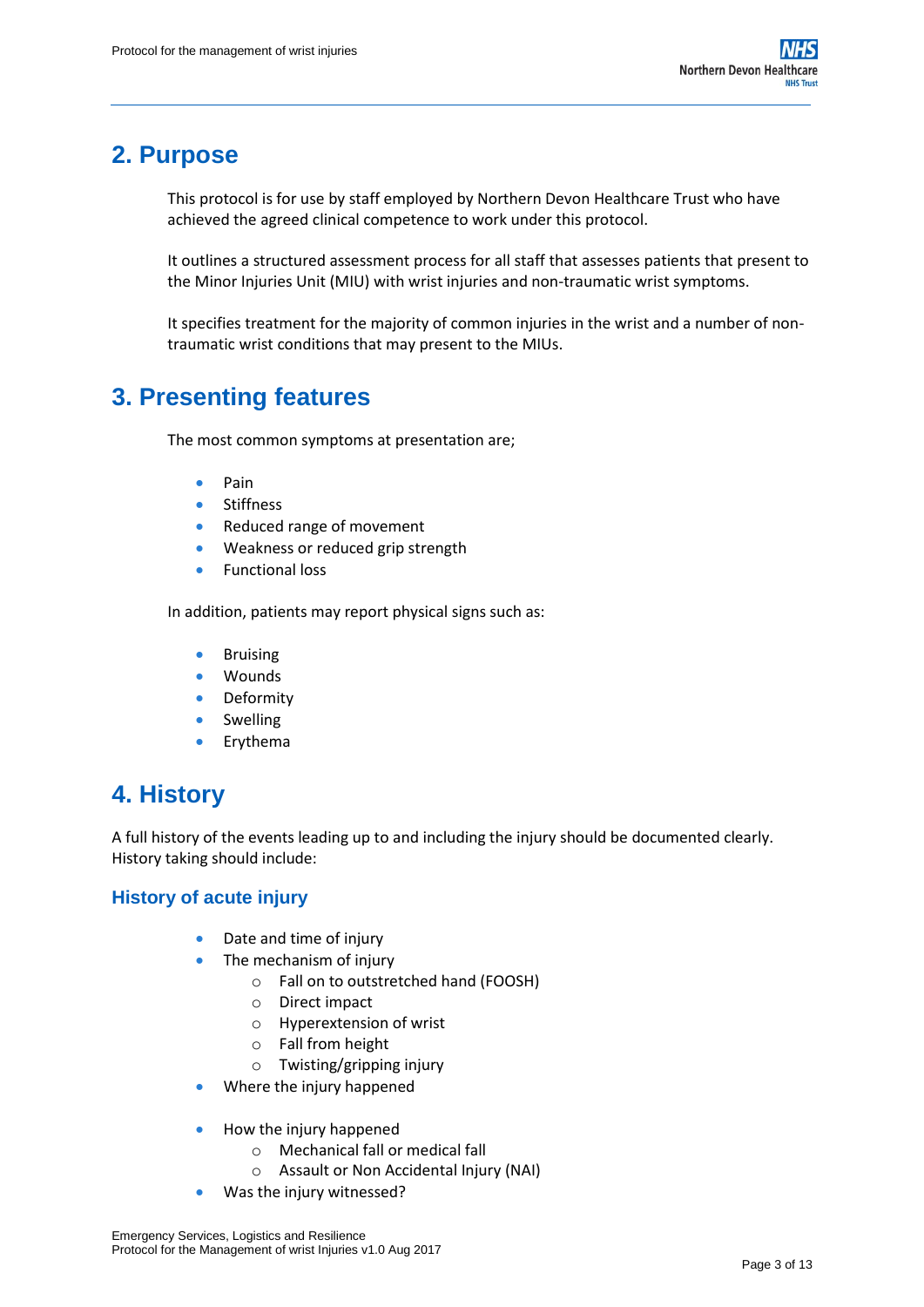## <span id="page-3-0"></span>**History of non-traumatic wrist pain**

- Onset of symptoms
- Duration of symptoms
- Pre-existing conditions
- **Associated symptoms**
- Events leading up to the symptoms

## <span id="page-3-1"></span>**General features in all patients**

- **•** Hand dominance
- Radiculopathy of pain
- **General history** 
	- o Past medical history
	- o Medication history
	- o Social history
	- o Address any safeguarding issues

## <span id="page-3-2"></span>**5. Clinical examination**

Clinical examination should follow the standard format of look, feel, and move. Conclude the physical examination by performing any appropriate special tests and assessing the neurovascular status of the injury.

## <span id="page-3-3"></span>**Look**

Carefully inspect the injury site. Include inspection of the joints above and below the injury.

#### **Skin**

- Erythema, cellulitis and tracking
- **•** Bruising
- Wounds
- **•** Critical skin

#### **Soft tissues**

- **•** Swelling
- Symmetry
- **•** Atrophy

#### **Bony structures**

Deformity – Volar or dorsal

### <span id="page-3-4"></span>**Feel**

The skin, the soft tissues and the bony structures involved in each joint should be palpated. It is important to try to localise pain or make a clear recording if pain is diffuse or absent.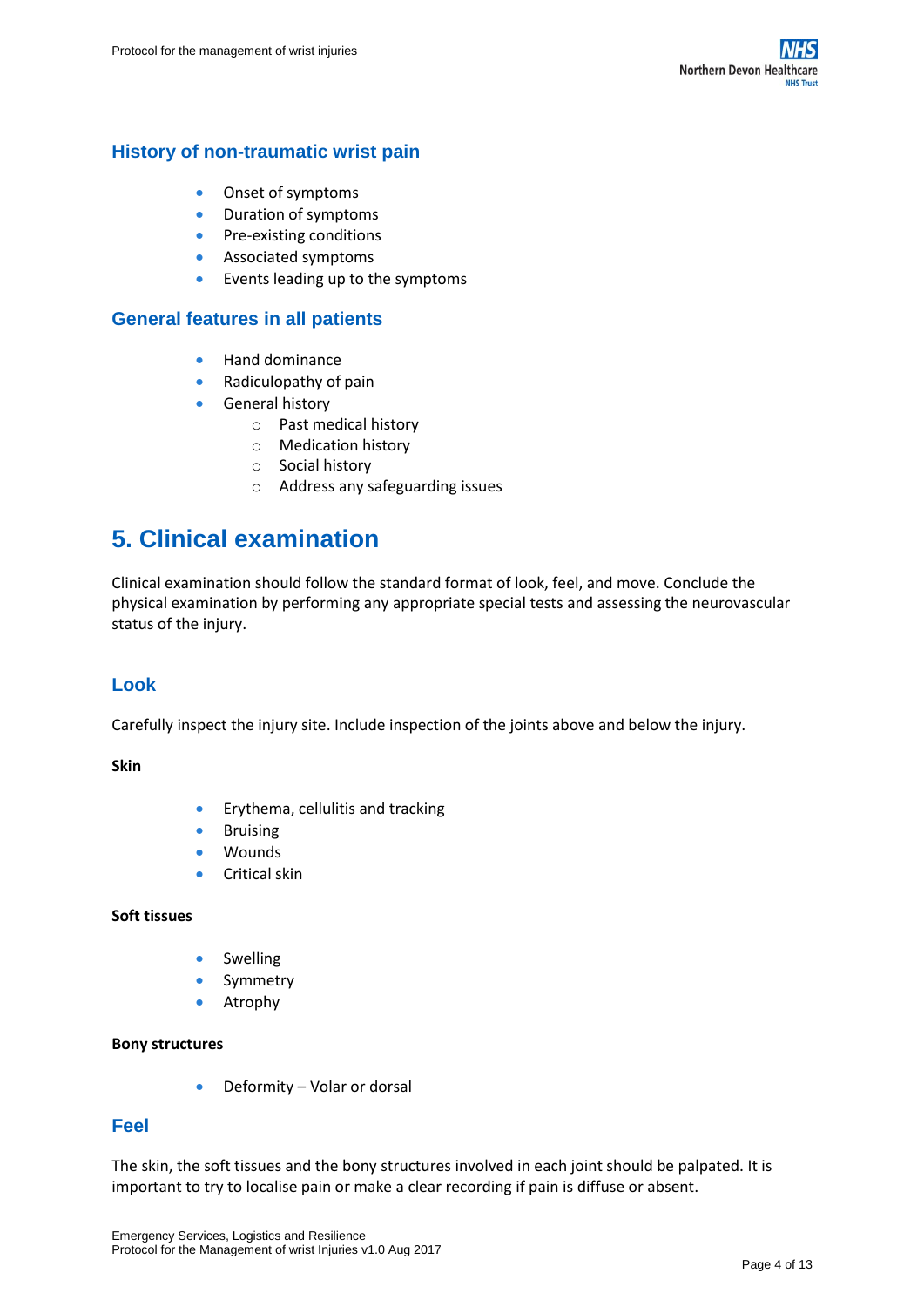#### **Skin**

- Temperature
- Texture
- Oedema

#### **Soft tissues**

- **•** Tenderness
- **Soft tissue crepitus**
- Joint spaces

#### **Bony structures**

- **•** Distal radius
- **•** Ulna into Ulna Styloid
- Radio-ulna groove
- Scaphoid Anatomical snuff box
- Radial head, proximal radius
- **•** Olecranon
- Medial lateral epicondyle
- Metacarpals

#### <span id="page-4-0"></span>**Move**

Assessing range of movement in the wrist is achieved by moving the joint actively, passively and then against resistance. Active movements engage the patients' own power to achieve range of movement. Any limitations should be noted and investigated further. Active movements reveal that injury is present. Passive movements stress the inert tissues and resisted movements tests the local muscle structures. Assess:

- Flexion and extension.
- Radial and ulna deviation.
- **•** Pronation and supination.

## <span id="page-4-1"></span>**Special testing**

**Finkelstein test:** Placing the thumb into the closed fist and putting the wrist into ulna deviation. If pain is produced there is suspicion of tensosynovitis to the first extensor compartment of the thumb.

**Tinel's sign:** Percussion of the transverse carpal ligament will elicit parathesia to the distribution of the median nerve. This test is suggestive of a carpal tunnel syndrome.

**Phalen's test:** Have the patient hyper flex both wrist against the dorsal surfaces and hold for 60 seconds. Parathesia to the hands is again suggestive of carpal tunnel syndrome.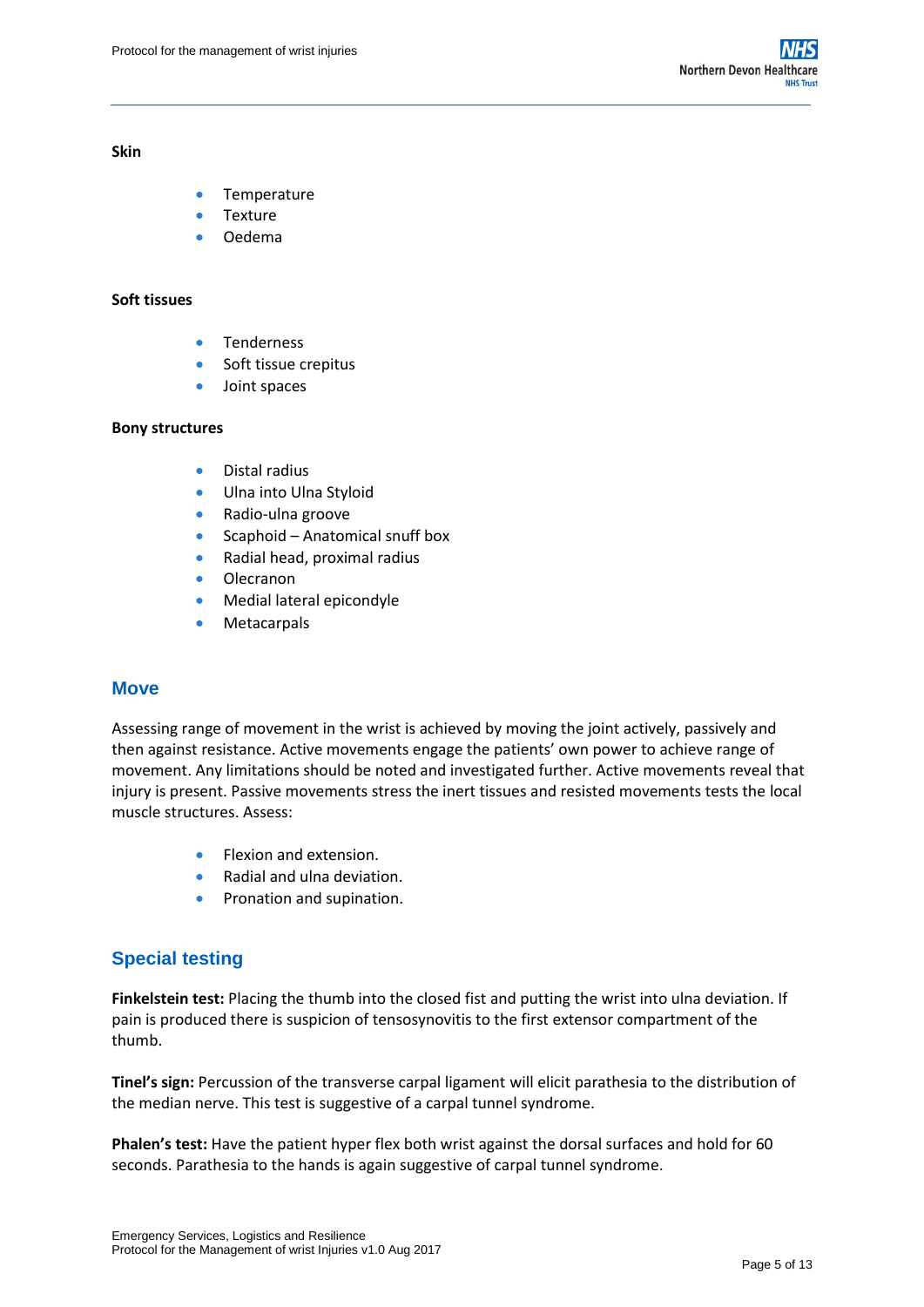**Telescoping the thumb:** Stabilise the hand and take hold of the 1<sup>st</sup> Metacarpal. Press the 1<sup>st</sup> metacarpal downwards towards the scaphoid and attempt to elicit pain. Highly suggestive of scaphoid injury or injury to base of thumb.

## <span id="page-5-0"></span>**Neurovascular status**

It is imperative to assess the neurovascular status distal to any injury and compare it with above the injury.

- Check the radial pulse
- Assess sensation and movement in the digits
- Assess capillary refill in the digits

## <span id="page-5-1"></span>**6. Investigations**

## <span id="page-5-2"></span>**Imaging**

- Patients' with bony tenderness over the distal radius or ulna styloid will require AP and lateral views on x-ray imaging.
- Patients with anatomical snuff box tenderness or pain on telescoping will require scaphoid views.
- If there is a fracture of the ulna shaft, it is important to assess the radial head for evidence of a Monteggia fracture dislocation. An Elbow x-ray maybe required.

### <span id="page-5-3"></span>**Other tests**

 If there is suspicion of infection, blood tests may be required for infection and inflammatory markers.

## <span id="page-5-4"></span>**7. Treatment pathways**

All patients attending ED or MIUs with a painful wrist should receive adequate analgesia. To administer adequate pain relief follow Trust guidelines for acute pain. Depending on severity of symptoms, over the counter medications and prescription medications can be used in conjunction. Practitioners in MIUs should administer analgesia in accordance with Patient Group Directions (PGDs).

### <span id="page-5-5"></span>**Paediatric fractures**

#### **Torus (buckle) fracture**

#### These patients require:

- Refer to buckle fracture protocol on BOB (Emergency Department)
- **Adequate analgesia**
- Condition specific leaflet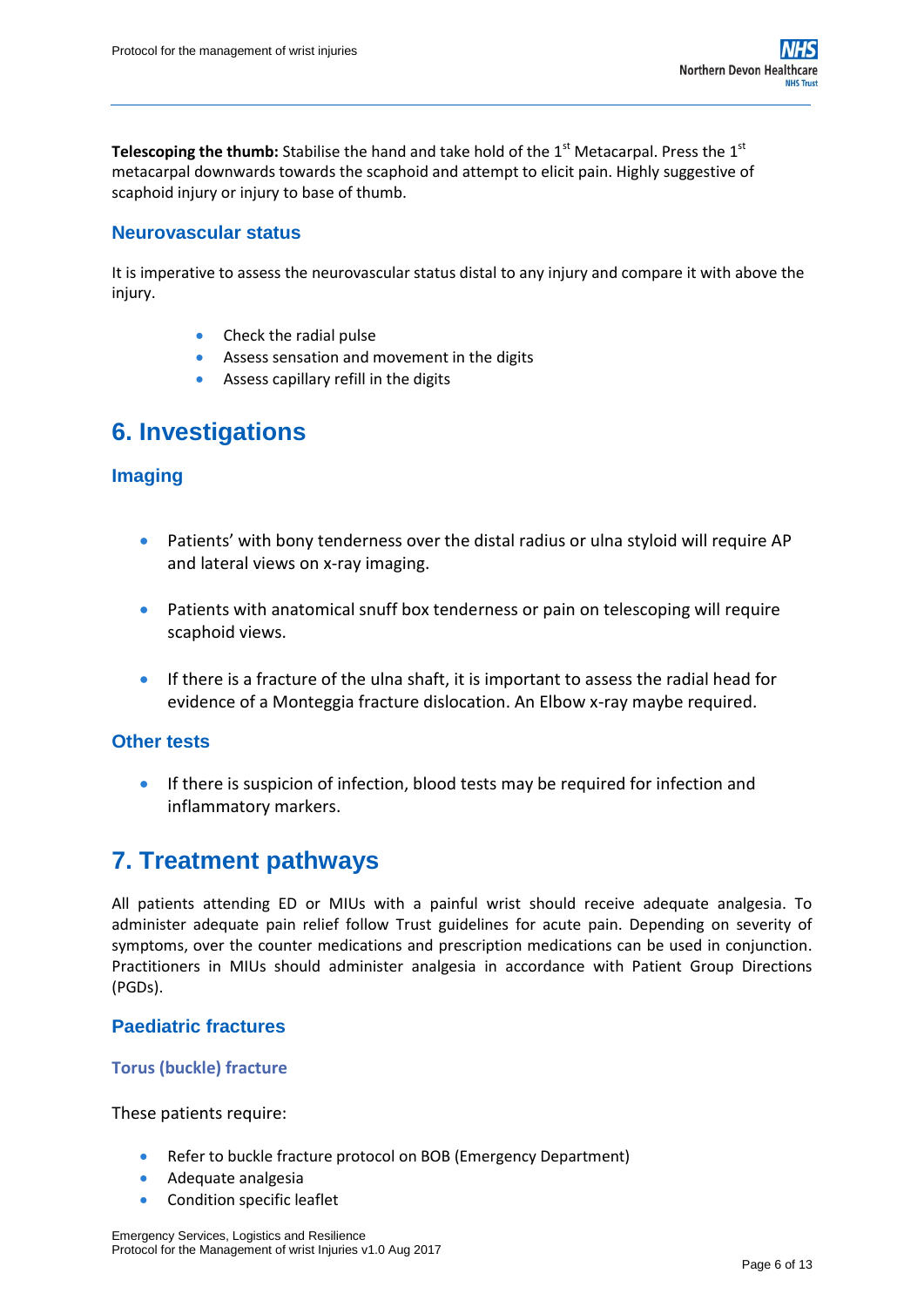- Same day referral to the Fracture Clinic for a soft cast (Monday to Friday in hours)
- Out of hours/weekends ED reception to email discharge summary to fracture clinic. ED to apply POP below elbow.

## **Greenstick fracture**

The bone is fractured but the periosteum remains intact. Due to the immaturity of the bone structure they are more likely to bend or splinter than fracture.

Minimally or non-displaced fractures require:

- Plaster of Paris below elbow backslab.
- **Broad arm sing.**
- **Adequate analgesia.**
- **•** Fracture clinic follow up.

If there is dorsal angulation, discuss with orthopaedics to see if reduction is necessary.

### **Salter Harris type Fracture**

These are paediatric specific fractures involving the physeal aspect of bones. These are also referred to as growth plate fractures. There are 5 main classifications. These patients will require:

- Plaster of Paris below elbow backslab
- **•** Broad arm sing
- **Adequate analgesia**
- **•** Fracture clinic follow up

Where there is tenderness over the growth plate of the distal radius, with no apparent fracture, patients may be treated for fracture.

## <span id="page-6-0"></span>**Distal Radius and/or Ulna fractures**

#### **Transverse non-displaced**

Minimally or non-displaced fractures require:

- Plaster of Paris below elbow backslab or appropriate wrist splint
- **•** Broad arm sling
- **Adequate analgesia**
- **•** Fracture clinic follow up

#### **Any fracture involving the intra-articular surface.**

- Plaster of Paris below elbow backslab
- **•** Broad arm sling
- **Adequate analgesia**
- **•** Fracture clinic follow up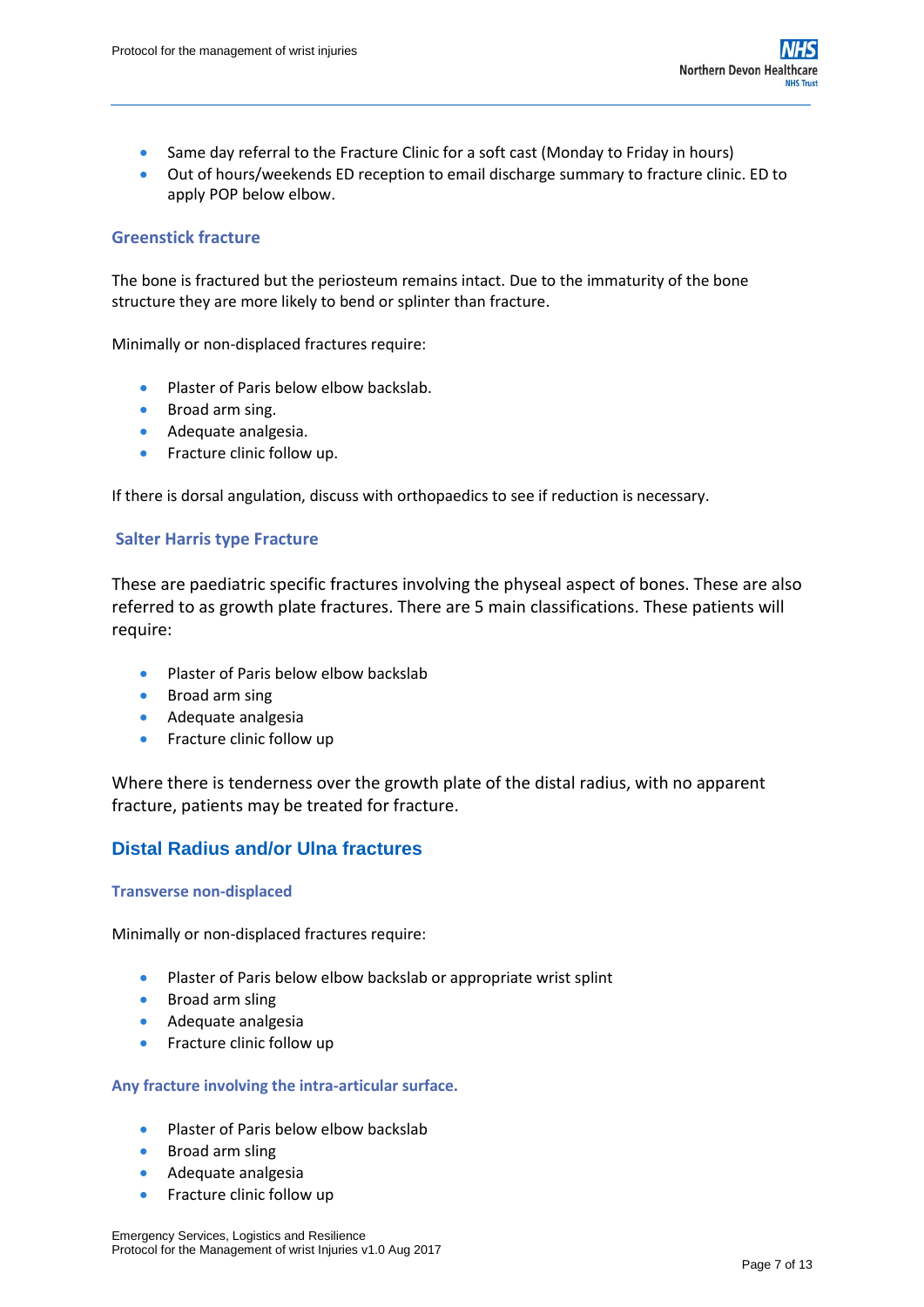#### **Any fracture that is impacted or largely displaced.**

- Plaster of Paris below elbow backslab or wrist splint for comfort during transfer
- **•** Broad arm sling
- **Adequate analgesia**
- Referral to emergency department for closed reduction and casting

#### **Distal radius shaft fracture with radio-ulna displacement**

Known as a Galezzi fracture. Highly unstable.

- Plaster of Paris below elbow backslab or wrist splint for comfort during transfer
- **•** Broad arm sling
- **Adequate analgesia**
- Referral to orthopaedics

#### **Colles fracture**

Fracture of the distal radial metaphyseal region with dorsal angulation +/- impaction. No involvement of the articular surface. Associated [ulnar styloid fracture](https://radiopaedia.org/articles/ulnar-styloid-fracture) is present in up to 50% of cases.

- Plaster of Paris below elbow backslab or wrist splint for comfort during transfer
- **•** Broad arm sling
- **Adequate analgesia**
- Referral to emergency department for closed reduction and casting

#### **Smith fracture**

Fracture of the distal radial metaphyseal region with volar angulation +/- impaction. No involvement of the articular surface. Highly unstable fracture normally requiring open reduction internal fixation (ORIF)

- Plaster of Paris below elbow backslab or wrist splint for comfort during transfer
- **Broad arm sling**
- **Adequate analgesia**
- Referral to orthopaedics

#### **Barton fracture**

Barton fractures extend through the dorsal aspect to the articular surface but not to the volar aspect. There is usually associated dorsal subluxation/dislocation of the radiocarpal joint. Highly unstable.

- Plaster of Paris below elbow backslab or wrist splint for comfort during transfer
- **•** Broad arm sling
- **Adequate analgesia**
- Referral to orthopaedics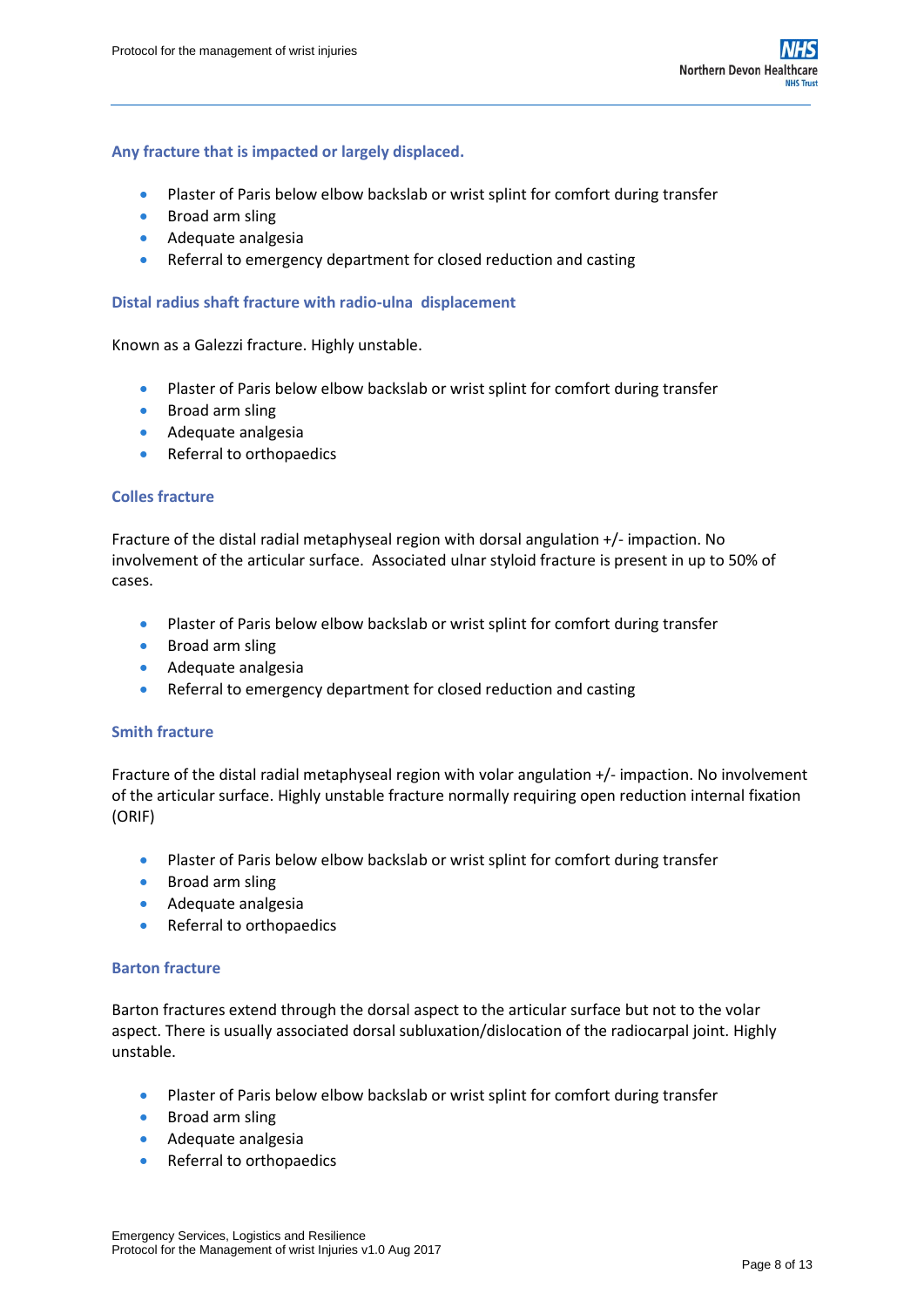#### **Scaphoid fracture**

Anatomical snuffbox tenderness or clinical suspicion of a scaphoid fracture should be treated with:

- Wrist splint with thumb extension
- **Adequate analgesia**
- Referral to ED clinic at 10-14 days for review

Fractures across the waist or proximal pole may compromise blood flow to the proximal fragment. High risk of non-union or avascular necrosis if not treated correctly.

- Colles back slab plaster of paris (POP)
- **•** Broad arm sling
- **Adequate analgesia**
- Referral to fracture clinic

## <span id="page-8-0"></span>**Soft Tissue injuries**

#### **Wrist sprain, tendonitis and tenosynovitis**

This diagnosis should only be considered after excluding a bony injury to wrist or scaphoid.

- Wrist splints for severe pain. Advised for 5/7 days and then discard
- Can offer broad arm sling if swelling present
- **•** Analgesia
- Rest, ice and elevation for 2/7. Followed by movements and exercises.

### <span id="page-8-1"></span>**Carpal bone fractures**

#### **Avulsion**

- **Below Elbow POP for severe symptoms**
- Wrist splints for minimal symptoms
- Can offer broad arm sling if swelling present
- **Adequate analgesia.**
- Referral to Fracture clinic

#### **Body fracture or dislocation**

- **Below elbow POP backslab for severe symptoms**
- Wrist splints for minimal symptoms
- **•** Broad arm sling
- Discuss with hand plastics or ED advice line.
- Referral to fracture clinic or plastics.
- **Adequate analgesia**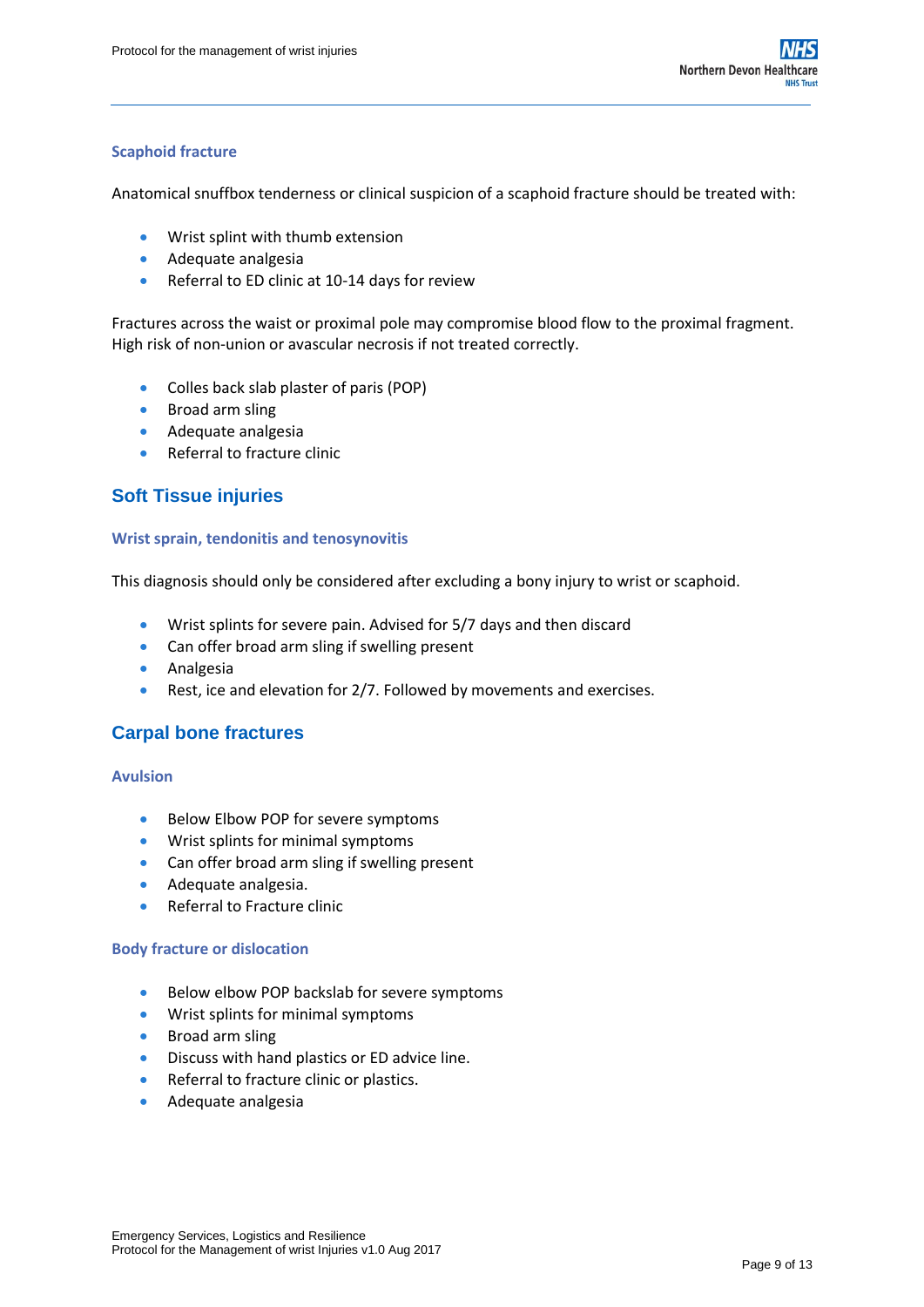# <span id="page-9-0"></span>**8. Discharge pathway**

## <span id="page-9-1"></span>**Analgesia**

Pain scores must be assessed and recorded prior to discharge. Home analgesia should be discussed with the patient, parent or carer. Appropriate analgesia should be prescribed and dispensed or advice given about over the counter (OTC) medication.

## <span id="page-9-2"></span>**Transfer for acute intervention**

All immediate treatment, including analgesia, must be administered prior to transfer to a different facility. Accurate documentation of all clinical assessment and treatment must be sent with the patient as described below. Ensure that patients who are being transferred to a different unit have appropriate transport.

## <span id="page-9-3"></span>**Discharge advice**

Prior to discharge, ensure that:

- The patient demonstrates understanding of the explanations and advice given during the consultation.
- The patient demonstrates an understanding of how to manage any subsequent problems.
- The patient understands that if their condition deteriorates or they have other concerns, they should seek further advice. The patient is given advice on any specific conditions where they should return to the ED or MIU.
- The patient is issued with appropriate written advice leaflet (if available) to remind them of advice given during the consultation.

## <span id="page-9-4"></span>**Documentation and referral**

The clinical treatment record must be completed in line with Trust documentation & record keeping policies.

- A copy of the clinical treatment record must always be sent to the patient's GP surgery.
- If a patient is advised to see their GP within 24 hours of attendance, they must be given a copy of the clinical treatment record to take with them, in addition to the copy sent directly to the surgery.
- If a patient is referred to secondary care (including fracture clinic), from an MIU, they must be given a copy of the clinical treatment record to take with them.
- If a patient is referred to secondary care (including fracture clinic), from the ED, a copy of the clinical treatment record must be sent directly to the clinic.

## <span id="page-9-5"></span>**9. References**

Bellis, F. (2014) Buckle fractures of the wrist in children: pathway

Al-Nahhas, S. (2011) Do wrist splints need to have a thumb extension when immobilising suspected scaphoid fractures?

O'White, T. (2014) McRae's Orthopaedic Trauma and Emergency Fracture Management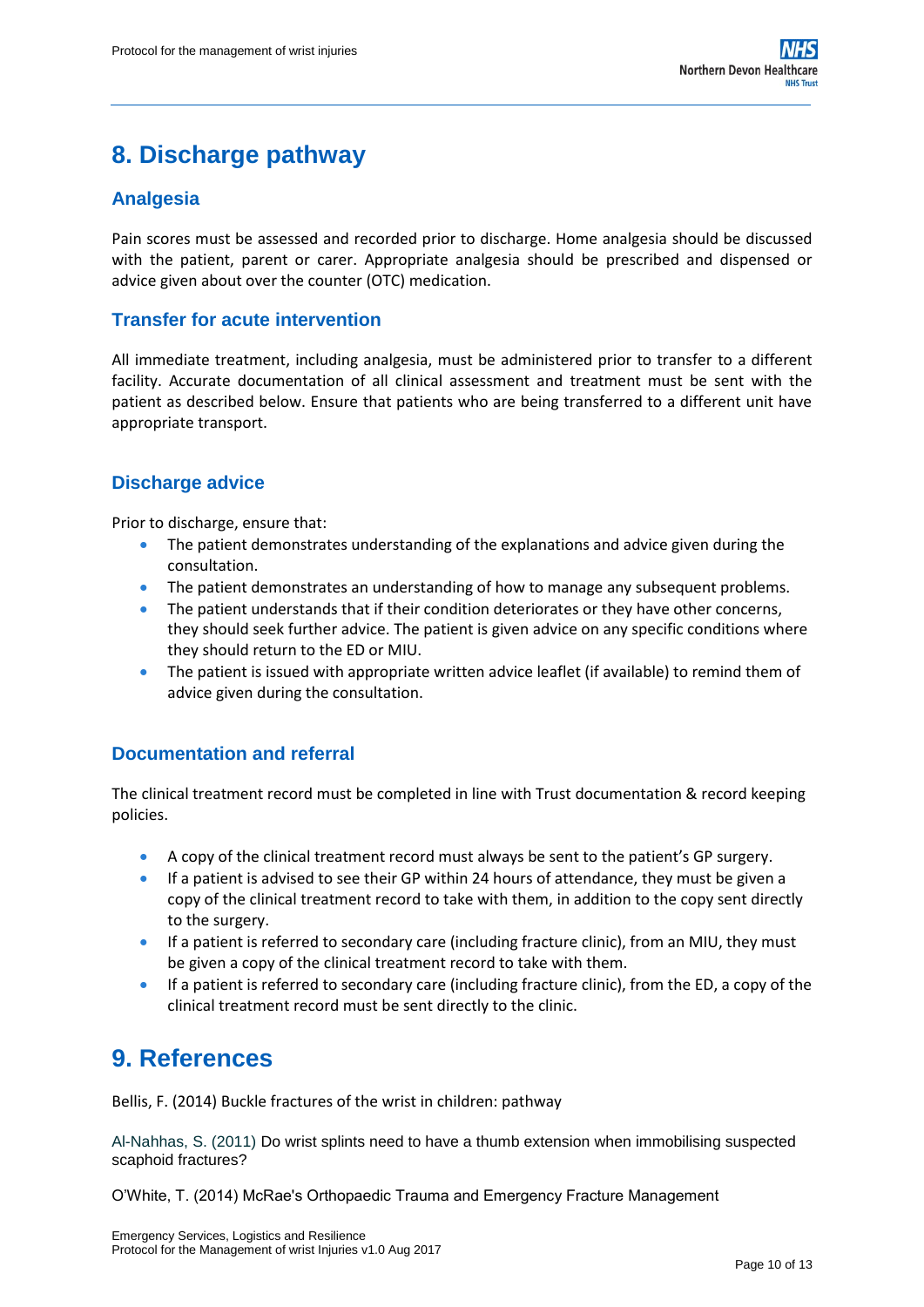Purcell, D (2010) Minor Injuries: A Clinical Guide.

Raby, N., Berman, L & de Lacey, G. (2014) Accident and Emergency Radiology: A Survival Guide.

## <span id="page-10-0"></span>**APPENDIX A: Essential Documentation for All Patients Attending Unit or Centre**

#### **Adults Consent**

Gain consent to be seen by a nurse practitioner

Gain consent for treatment and sharing information and document.

Clinical Presentation If unwell assess for:

- Airway
- Breathing
- Circulation
- Disability
- **•** Exposure

Document a full set of observations including neurological observations including Glasgow coma score if applicable.

Record EWS: if 7 or above arrange immediate transfer to secondary care.

Document pain score using numeric rating scale.

For cognitively impaired patients document any signs of pain (e.g. grimaces or distress).

Safeguarding;

- Assess for mental capacity and if person is a vulnerable adult.
- Assess for learning disability and whether patient has a hospital passport in place.
- Assess for risk of domestic abuse.
- Assess falls risk. Complete falls referral if applicable.
- Document names of persons accompanying patient.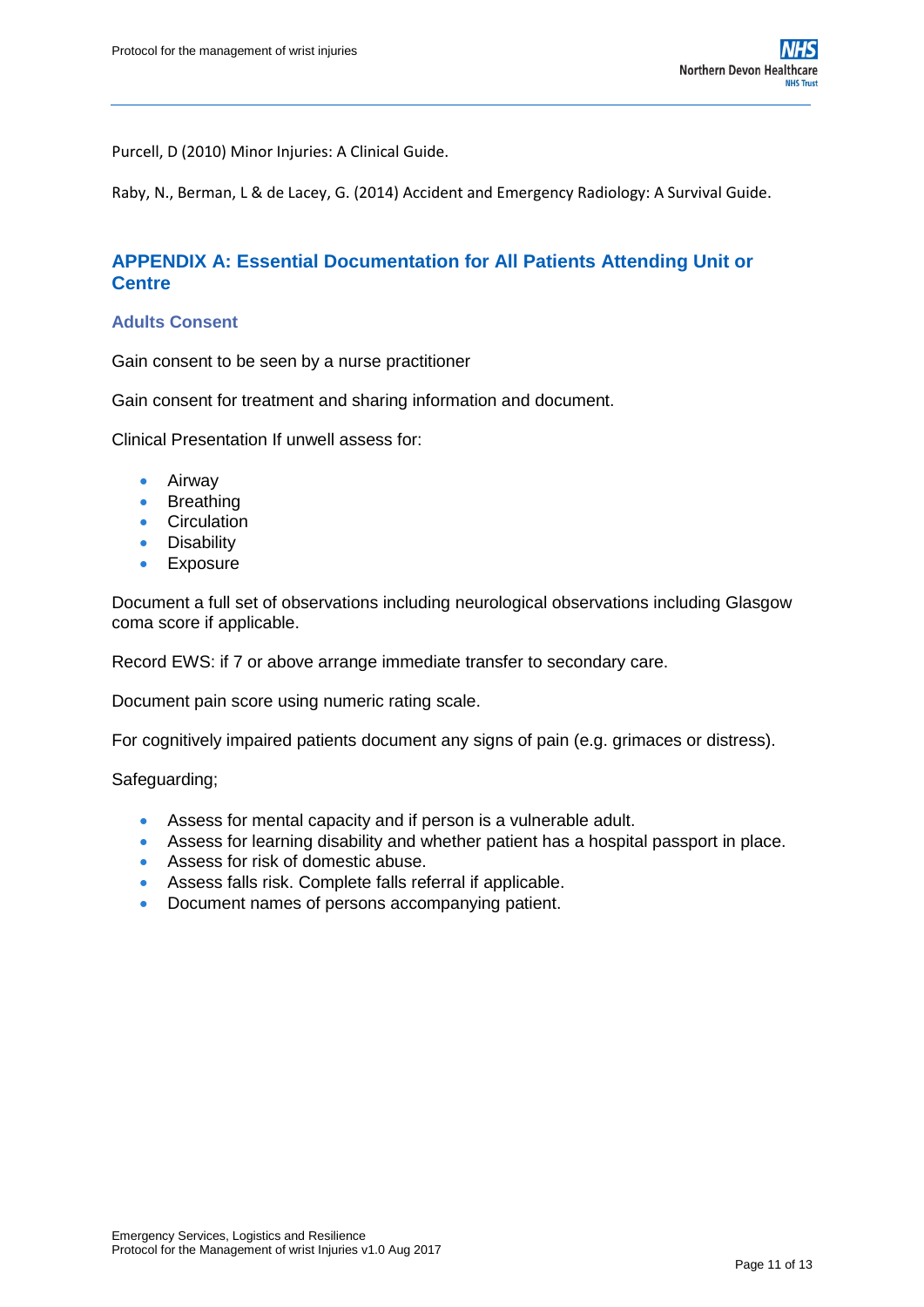## <span id="page-11-0"></span>**APPENDIX B: Essential Documentation for All Patients Attending Unit or Centre**

## **Child and Young Persons under 18 Years Old Consent**

Gain consent to be seen by a nurse practitioner

Gain consent for treatment and sharing information

Assess and document Gillick competency according to Fraser guideline if applicable.

Document name of person's accompanying patient

Clinical Presentation If unwell assess for:

- Airway
- Breathing
- **Circulation**
- Disability
- **•** Exposure

Record PEWS: if any one parameter is triggered transfer to secondary care or seek advice from medical practitioner.

Use guideline Traffic Light System (NICE) 2013 if applicable.

Use guideline Feverish Illness (NICE) 2013 if applicable.

Document pain score using FLACC, Wong Baker Faces or numeric rating scale.

Safeguarding

- **Assess safeguarding**
- Assess for domestic abuse in the home
- Assess for learning disability

DOCUMENT ALL FINDINGS IN THE CLINICAL TREATMENT RECORD AND ACT ON THEM FOLLOWING NDHCT GUIDELINES.